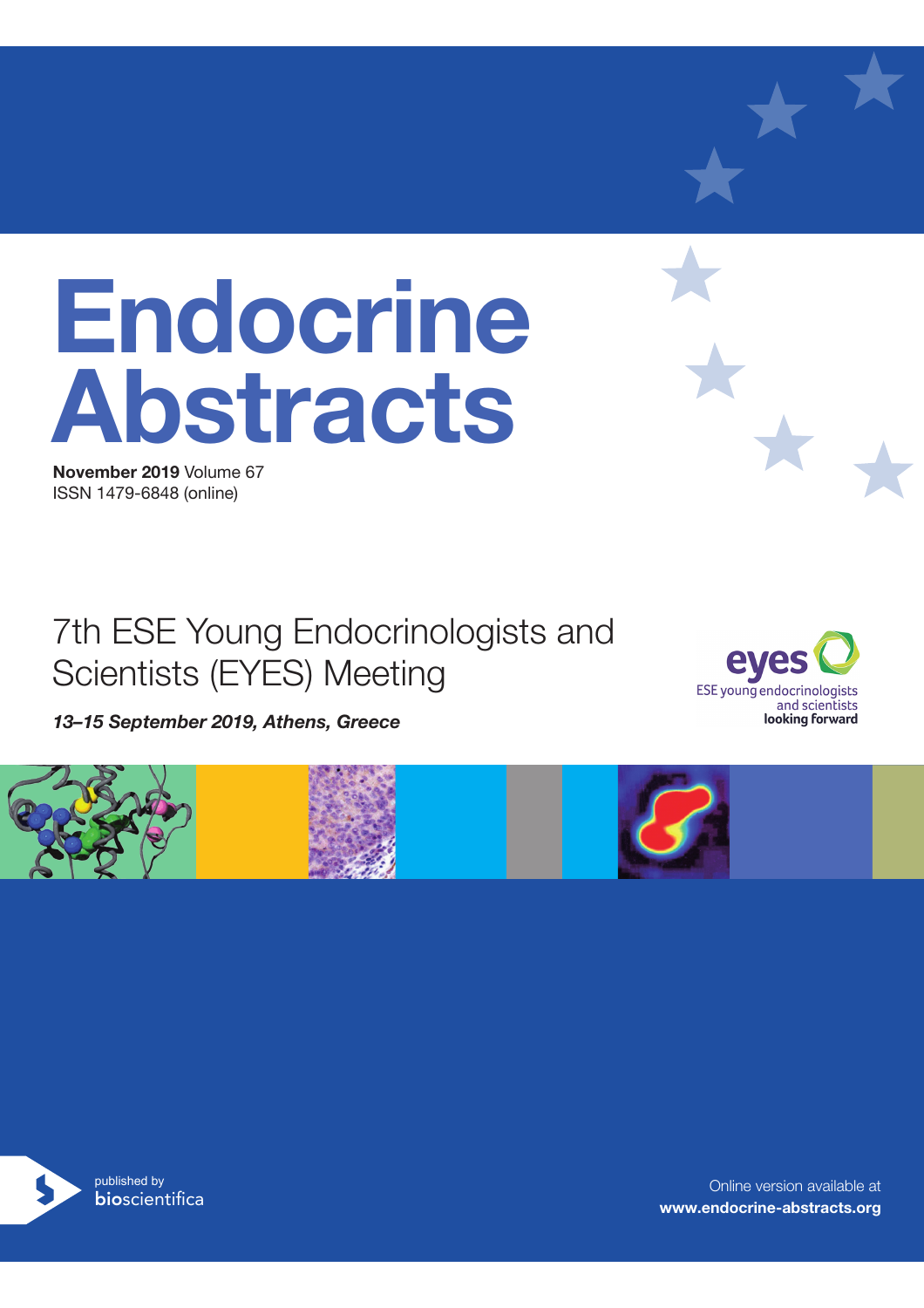7th ESE Young Endocrinologists and Scientists (EYES) Meeting

## **CONTENTS**

| <b>7th ESE Young Endocrinologists and Scientists (EYES) Meeting</b> |  |
|---------------------------------------------------------------------|--|
|                                                                     |  |
|                                                                     |  |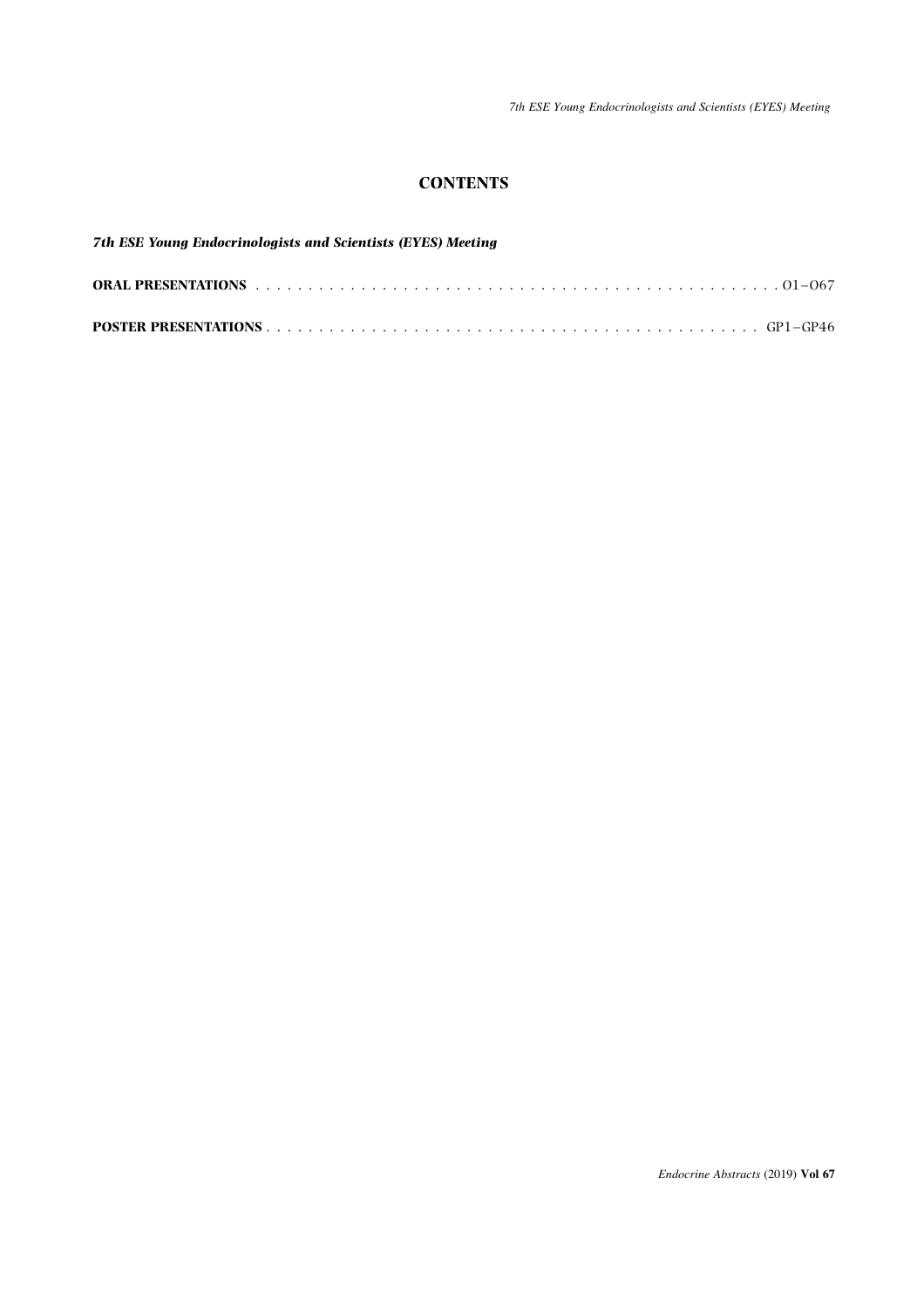7th ESE Young Endocrinologists and Scientists (EYES) Meeting

# Oral Presentations